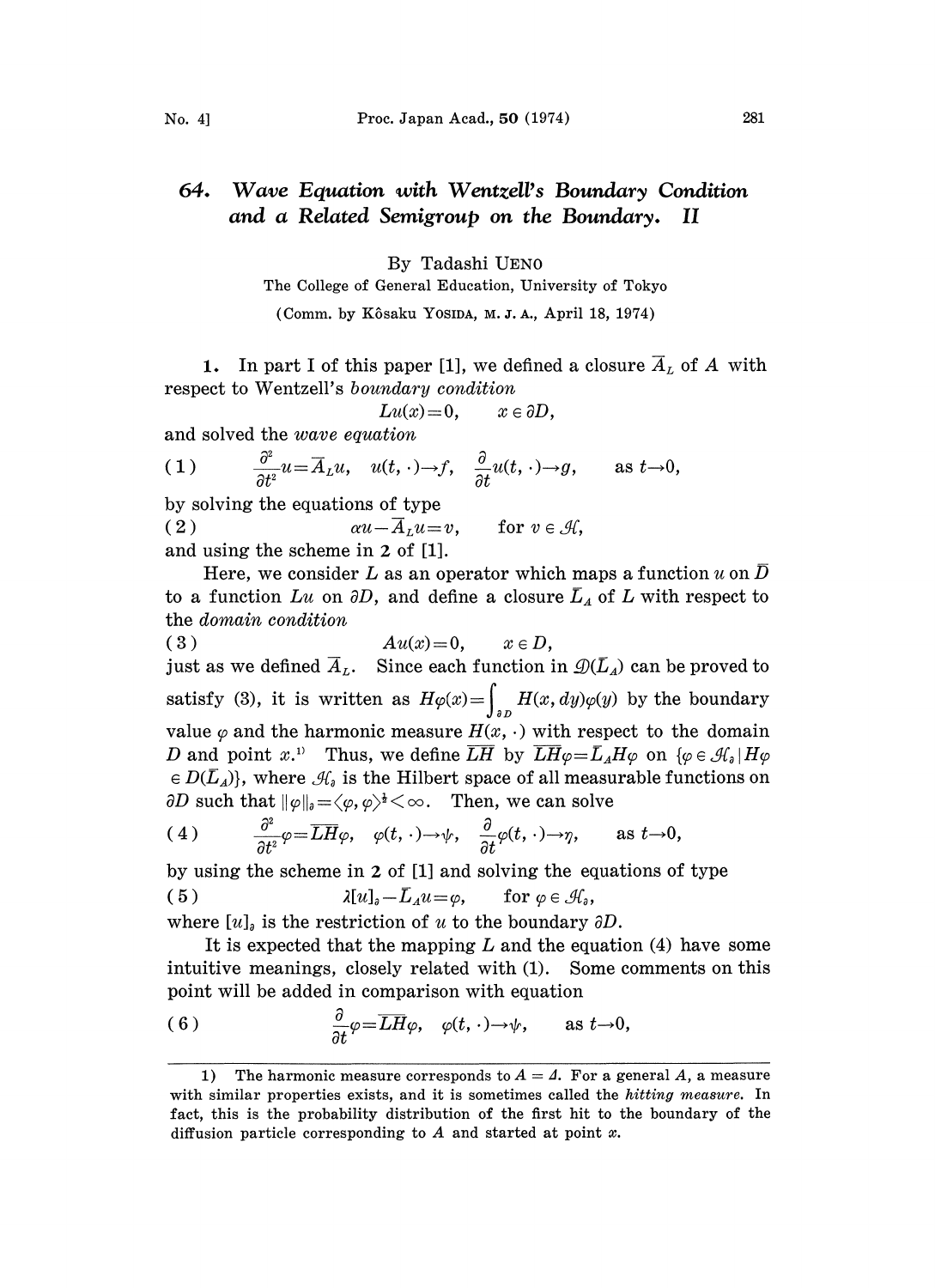which corresponds to the diffusion equation

(7) 
$$
\frac{\partial}{\partial t}u = \overline{A}_L u, \quad u(t, \cdot) \to f, \quad \text{as } t \to 0.
$$

2. For f, g in  $\mathcal{H}_0$  and  $\lambda \geq 0$ , we define  $B^{\lambda}(f, g) = \lambda \langle f, g \rangle + D(f, g) + a \cdot D \langle f, g \rangle + \nu(f, g).$ 

By the known estimates

( 8 ) c  $||f||_{2}^{2} \le ||f||^{2} + D(f, f), c||f||^{2} \le ||f||_{2}^{2} + D(f, f),$  for  $f \in \mathcal{H}_{0}$ ,  $B^{\lambda}(f, g)$  is equivalent with  $B_{\alpha}(f, g)$  for positive  $\lambda$  and  $\alpha$ ,<sup>2</sup> as in

Proposition 1.  $\langle \lambda f - Lf, g \rangle - (Af, g)_s = B^{\lambda}(f, g), f, g \in \mathcal{H}_0, \lambda \geq 0.$  $B^{\lambda}(f, g)$  can be extended uniquely to a bilinear functional on  $\mathcal{K}$ . The extension, under the same notation, satisfies

 $B^{\lambda}(f, g) \leqslant c_{\lambda} \|f\|_{L} \|g\|_{L}$ ,  $\|f\|_{L}^{2} \leqslant c_{\lambda} B^{\lambda}(f, f),$  for  $f, g \in \mathcal{K}$  and  $\lambda > 0$ .

Proposition 2. If  $\{f_n, n=1,2,\cdots\}$  in  $\mathcal{H}_0$  and  $\varphi \in \mathcal{H}_0$  satisfy  $\lim ||f_n||_l = 0$  and  $\lim \{(Af_n, h)_s + \langle Lf_n-\varphi, h \rangle\} = 0$  for each  $h \in \mathcal{H}_0$ , then  $\varphi = 0.$ <br>Definition 1. If, for  $f \in \mathcal{K}$ , there are a sequence  $\{f_n, n=1, 2, \cdots\}$ 

in  $\mathcal{H}_0$  and  $\varphi$  in  $\mathcal{H}_0$  such that lim  $||f_n-f||_l=0$ , and

(9) 
$$
\lim_{n\to\infty} \left\{ (Af_n, h)_s + \langle Lf_n-\varphi, h \rangle \right\} = 0, \quad \text{for each } h \in \mathcal{H}_0,
$$

then we define  $\overline{A}_L f = \varphi$ , and denote the set of all such f by  $\mathcal{D}(\overline{L}_A)$ .

**Proposition 3.** f in K belongs to  $\mathcal{D}(\mathbf{L}_{A})$ , if and only if there is a  $\varphi$  in  $\mathcal{H}_\theta$  such that

$$
B^{\lambda}(f,h) = \langle \varphi, h \rangle, \quad \textit{for } h \in \mathcal{H}_0.
$$

In this case,  $\varphi$  satisfies

$$
\lambda[f]_{\mathfrak{d}} - L_A f = \varphi.
$$

Proposition 4. For each  $\varphi \in \mathcal{H}_\delta$  and  $\lambda > 0$ , (5) has a unique solution f such that

$$
||f||_l \leqslant c'_\lambda ||\varphi||_\partial, \quad B^\lambda(f,g) = \langle \varphi, g \rangle \quad \text{for } g \in \mathcal{K}.
$$

Hence,  $\lambda - L_A$  maps  $\mathcal{D}(L_A)$  onto  $\mathcal{A}_\theta$  in one to one way, and  $(\lambda - L_A)^{-1}$  is<br>
nd bounded.<br>
proof is similar to the case of (2), considering  $F(f) = \langle \varphi, f \rangle$  for<br>
i the place of  $F(f) = \langle v, f \rangle_s$  for Proposition 5 in [1]. linear and bounded.

The proof is similar to the case of (2), considering  $F(f) = \langle \varphi, f \rangle$  for  $f \in \mathcal{K}$  in the place of  $F(f)=(v, f)$  for Proposition 5 in [1].

Proposition 5. Each f in  $\mathcal{D}(\overline{L}_A)$  satisfies (3).

In fact, let  $\{f_n\}$  be a sequence in  $\mathcal{H}_0$  such that (9) holds, and let h be in  $\mathcal{H}_0$  and vanish near  $\partial D$ . Then, by Green-Stokes formula, we have

<sup>2)</sup> For a more general description, it is natural to define  $B_{\alpha}^{\lambda}(f,g) = \alpha(f,g) + \lambda \langle f,g \rangle + D(f,g) + aD \langle f,g \rangle + \nu(f,g),$ 

instead of introducing  $B_{\alpha}(f,g)$  and  $B^{\lambda}(f,g)$  separately. Then, a duality between  $\overline{A_L}$  and  $\overline{L_A}$  extends to  $\overline{A_{L-A}}$  and  $\overline{L_{A-A}}$ , and a relation between  $G_{\alpha}$  and  $\overline{LH_{\alpha}}$  can be discussed as in [2]. But, this is not necessary for our present purpose, and we omit it.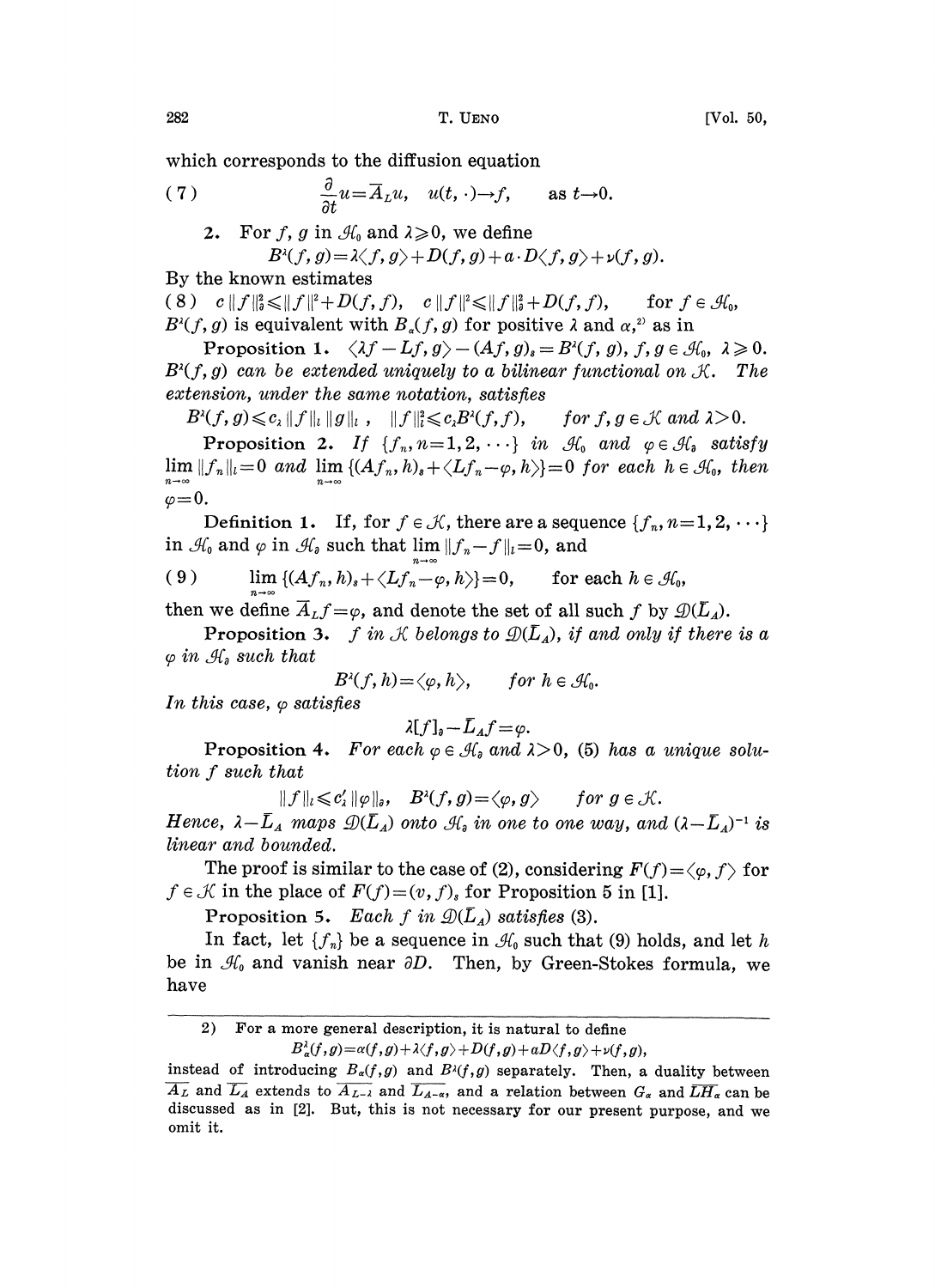$$
0=\lim_{n\to\infty}\left\{(Af_n,h)_s+\langle Lf_n-\bar{L}_Af,h\rangle\right\}=\lim_{n\to\infty}\left(Af_n,h\right)_s=\lim_{n\to\infty}\left(f_n,Ah\right)=(f,Ah),
$$

which implies the above assertion.

3. Semigroup on the boundary. Since  $\overline{D}$  is compact and  $\partial D$  is smooth, there is a unique solution of

 $Au(x)=0$ ,  $x \in D$ ,  $u(x)=\varphi(x)$ ,  $x \in \partial D$ , for  $\varphi \in C(\partial D)$ .

The solution is written as  $u(x)$   $=$   $H\varphi(x)$   $=$   $\int_{^{3D}}$   $H(x, dy)\varphi(y)$  by a measure  $H(x, \cdot)$  on  $\partial D$  with total mass 1. By the known estimate (10)  $||H\varphi|| \leqslant c' ||\varphi||_{\vartheta}$ , for  $\varphi \in C(\partial D)$ ,

H can be extended uniquely to a bounded linear mapping from  $\mathcal{H}_s$  to  $H$ . The extension, under the same notation, satisfies

$$
||H\varphi||_{s} \leqslant c'' \, ||\varphi||_{s}, \qquad \varphi \in \mathcal{H}_{s}.
$$

We write  $\mathcal{H}_{0,\delta}$  for the set of all  $[f]_q$  of f in  $\mathcal{H}_0$ , that is,  $\mathcal{H}_{0,\delta}$  $=[[f]_q | f \in \mathcal{H}_0].$  We define, for  $\varphi$ ,  $\psi$  in  $\mathcal{H}_{0,q}$ ,

$$
B_{\lambda}\langle\varphi,\psi\rangle = B^{\lambda}(H\varphi,H\psi) \langle\varphi,\psi\rangle_l = B_{1}\langle\varphi,\psi\rangle, \qquad \|\varphi\|_{l_{\lambda}}
$$

Let  $\mathcal{K}_{\delta}$  be the completion of  $\mathcal{H}_{0,\delta}$  with respect to  $||\cdot||_{t,\delta}$ .  $B_{\delta}(\cdot, \cdot), \langle \cdot, \cdot \rangle_{t}$ and  $|| \ ||_{l,\vartheta}$ , are extended on  $\mathcal{K}_{\vartheta}$ .  $\mathcal{K}_{\vartheta}$  is imbedded in  $\mathcal{H}_{\vartheta}$  as a dense subset.

Proposition 6. For  $f$  in  $\mathcal{K}$ ,  $[f]_g$  belongs to  $\mathcal{K}_g$ .

In fact, there is a sequence  $\{f_n\}$  in  $\mathcal{H}_0$  such that  $||f_n-f||_l \to 0$ . But, an arbitrary h in  $\mathcal{H}_0$  is written as  $h=H[h]_0+g$ , where  $g=h-H[h]_0$  is smooth and vanishes on  $\partial D$ . Since  $H[h]_q$  satisfies (3),  $D(H[h]_q, g)=0$ . Thus, by a simple computation using (8),

$$
\|h\|_{l}^{2}=\|H[h]_{\mathfrak{d}}\|_{l}^{2}+D(g,g)\!\geqslant\!\|H[h]_{\mathfrak{d}}\|_{l}^{2}\!\geqslant\!\frac{1}{2}\min\left(c,1\right)\|[h]_{\mathfrak{d}}\|_{l,\mathfrak{d}}^{2}.
$$

This, applied for  $h=f_m$  or  $f_n$ , implies  $\lim_{m\to\infty,n\to\infty}||(f_m)_\delta-(f_n)_{l,\delta}||$  $\leq c' \lim_{m \to \infty, n \to \infty} ||f_n-f_m||_l=0$ . Thus,  $[f_n]_o$  converges to a limit in  $\mathcal{K}_o$ , which coincides with  $[f]_0$  by  $c \|\lfloor f \rfloor_a - [f_n]_0 \|\ge \|f_n-f\|_a \to 0.$ 

Definition 2. Let  $\mathcal{D}(LH)$  be the set of all  $\varphi$  in  $\mathcal{H}_\delta$  such that  $H\varphi \in \mathcal{D}(\overline{L}_A)$ . We define  $LH\varphi = \overline{L}_A H\varphi$ , for  $\varphi \in \mathcal{D}(LH)$ .

 $\mathcal{D}(\overline{LH})$  is contained in  $\mathcal{K}_\theta$ . In fact, for each  $\varphi$  in  $\mathcal{D}(\overline{LH})$ ,  $H\varphi$  is in  $\mathcal{D}(LH)$  is contained in  $\mathcal{K}_\delta$ . In fact, for each  $\varphi$  in  $\mathcal{D}(LH)$ ,  $H\varphi$  is  $\mathcal{D}(L_A)$ , and hence in  $\mathcal{K}$ . Thus, by Proposition 6,  $[H\varphi]_\delta = \varphi$  is in  $\mathcal{K}_\delta$ .

Here, we rewrite Proposition 4 as in

There is a unique solution of Here, we rewrite Proposition 4 as in  $\texttt{Lema} \ \ \ \ \ \ \texttt{11} \ \ \langle \lambda \varphi - \overline{\texttt{LH}} \varphi, \psi \rangle = B_{\imath} \langle \varphi, \psi \rangle, \ for \ \varphi \in \mathscr{D}(\overline{\texttt{LH}}), \ \ \psi \in \mathscr{K}_\vartheta.$ 

 $\lambda \varphi - \overline{L H} \varphi = \psi$ , for each  $\psi \in \mathcal{H}_\delta$  and  $\lambda > 0$ .<br>  $\overline{L H}$ )<sup>-1</sup> is defined on  $\mathcal{H}_\delta$ , and maps  $\mathcal{H}_\delta$  ont<br>  $\lambda \leq c' ||\psi||_{\delta}$ ,  $B_{\lambda} \langle K_{\lambda} \psi, \eta \rangle = \langle \psi, \eta \rangle$  for each Thus,  $K_{\lambda} = (\lambda - LH)$  $\overline{LH}\varphi = \psi$ , for each  $\psi \in \mathcal{H}_\vartheta$  and  $\lambda > 0$ .<br>  $^{-1}$  is defined on  $\mathcal{H}_\vartheta$ , and maps  $\mathcal{H}_\vartheta$  onto  $\mathcal{D}(\overline{LH})$  in one ing to one way, satisfying

 $||K_{\lambda}\psi||_{\lambda,\delta} \leqslant c'' ||\psi||_{\delta}, \quad B_{\lambda}\langle K_{\lambda}\psi,\eta\rangle = \langle \psi,\eta\rangle \quad \text{for each } \eta \in \mathcal{K}_{\delta}.$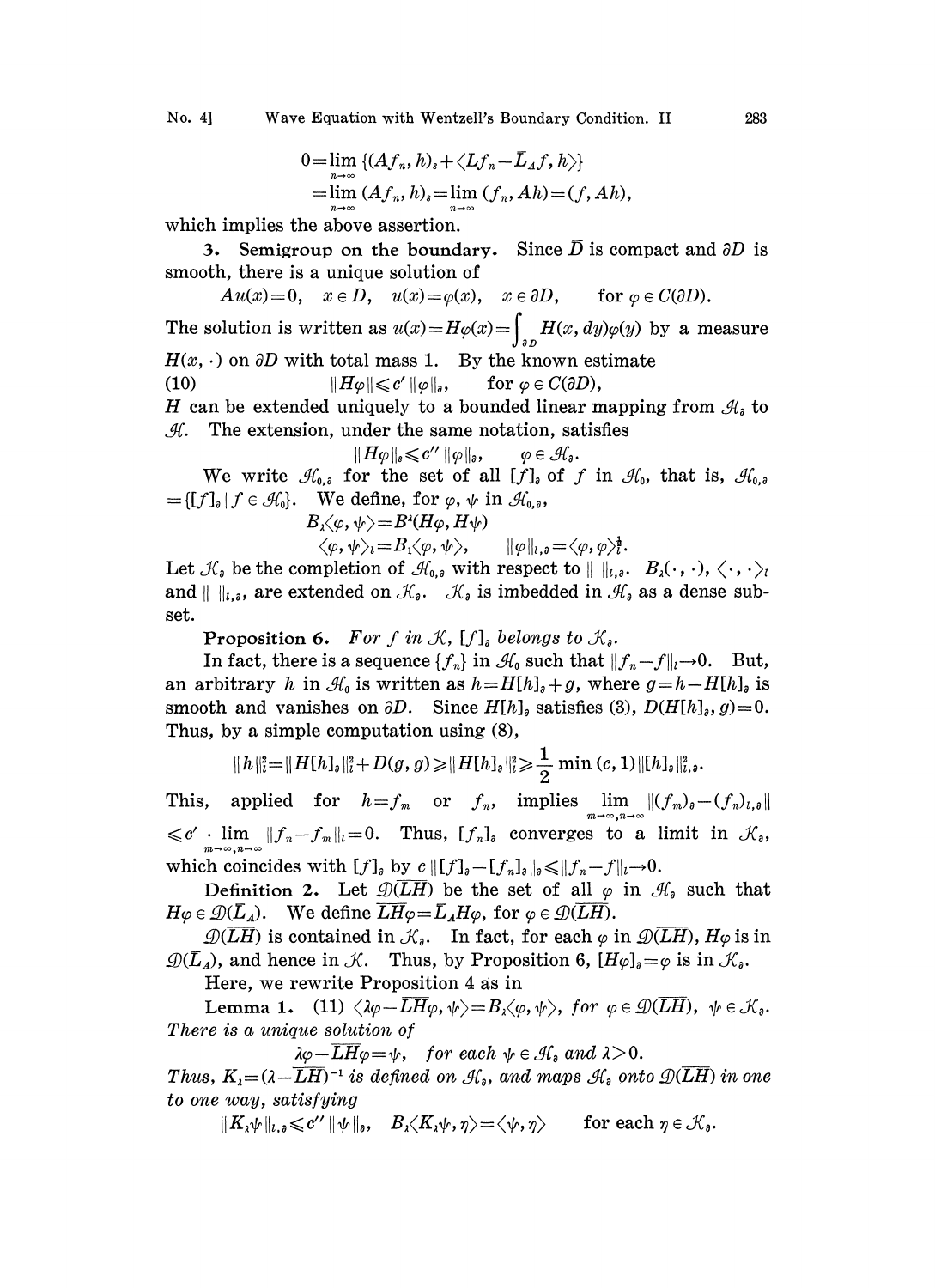Proposition 7. For  $\varphi = K_1 \psi$ , we have  $\lambda \|\varphi\|_a^2 + (\|\varphi\|_{\iota,a}^2 - \|\varphi\|_a^2) = \langle \varphi, \psi \rangle$  for  $\psi \in \mathcal{H}_a$ .  $||\psi-\lambda\varphi||_0^2+\lambda(||\varphi||_{l,s}^2-||\varphi||_0^2)=\langle\varphi,\psi\rangle_l-\langle\varphi,\psi\rangle, \qquad for \ \psi\in\mathcal{K}_s.$  $\lambda \|\psi - \lambda \varphi\|_{l}^{2} + (\|\psi - \lambda \varphi\|_{l,\vartheta}^{2} - \|\psi - \lambda \varphi\|_{\vartheta}^{2}) = \langle \lambda \varphi - \psi, \overline{LH}\psi \rangle, \qquad for \ \psi \in \mathcal{D}(\overline{LH}).$ 

These are proved by using (11). Combining these equalities, we have

Lemma 2.  $\lambda \|K_{\lambda}\varphi\|_{\theta} \leqslant \|\varphi\|_{\theta}$ ,  $\lim_{\lambda \to \infty} \|\lambda K_{\lambda}\varphi - \varphi\|_{\theta} = 0$ , for  $\varphi \in \mathcal{H}_{\theta}$ .  $\lambda \| K_{\lambda} \varphi \|_{l,s} \leqslant \| \varphi \|_{l,s}, \quad \lim_{\lambda \to \infty} \| \lambda K_{\lambda} \varphi - \varphi \|_{l,s} = 0, \quad for \ \varphi \in \mathcal{K}_s.$ 

Theorem 1.  $\overline{LH}$  is the generator of a semigroup  $\{\tilde{T}_t, t\geqslant 0\}$  on  $\mathcal{H}_s$ , which satisfies  $(A, 2)$  and  $(A, 3)$  in 2 of (1).  $(A, 1)$ ,  $(A, 2)$  and  $(A, 5)$  are satisfied for  $\mathcal{A} = \overline{L}\overline{H}$  and for  $\mathcal{A}_s$  and  $\mathcal{K}_s$ , replaced in the place of  $\mathcal{A}$ satisfied for  $A = \overline{LH}$  and for  $\mathcal{H}_s$  and  $\mathcal{K}_s$ , replaced in the place of  $\mathcal{H}$  and  $\mathcal{K}$ . Hence, there is a group of bounded linear operators  $\{\tilde{U}_t, -\infty\}$  $\langle t\langle \infty \rangle$  on the space  $\tilde{\mathbf{B}}=\begin{pmatrix} \mathcal{K}_{\hat{\theta}} \ \mathcal{H}_{\hat{\theta}} \end{pmatrix}$  with norm  $\left\| \begin{pmatrix} \varphi \ \psi \end{pmatrix} \right\|=\left\| \varphi \right\|_{l,\theta}^{2}+\|\psi\|_{\theta}^{2}$ .  $\{\tilde{U}_{l}\}$ satisfies  $\|\tilde{U}_t\| \leqslant e^{b^{\prime\prime}t}$  and has generator  $\tilde{G}$ :

$$
\widetilde{G}\binom{\varphi}{\psi} = \binom{\psi}{LH\varphi}, \quad \text{for} \quad \binom{\varphi}{\psi} \in \mathcal{D}(\widetilde{G}) = \binom{\mathcal{D}(LH)}{\mathcal{K}_{\vartheta}}.
$$

Hence, the unique solution of (4) is given by  $\tilde{U}_t\begin{pmatrix} \psi \\ n \end{pmatrix}$  for  $\psi \in \mathcal{D}(\overline{L}\overline{H})$  and  $\eta \in \mathcal{K}_a$ .

The proof is similar to that of Theorem 2 in (1).

4. In the case of the diffusion equation, the terms in  $Lu(x)$  have the intuitive meanings:  $\sum \alpha_{ij}(x)\frac{\partial^2 u}{\partial \xi_i \partial \xi_j}(x) + \sum \beta_i(x)\frac{\partial u}{\partial \xi_i}(x)$  corresponds to the diffusing along the boundary  $\partial D$ ,  $\gamma(x)u(x)$  to the vanishing of the particle at  $\partial D$ ,  $\delta(x)Au(x)$  to the *sticky barrier* where the particle spends time comparably long with the stay in the domain D.  $\mu(x)\frac{\partial u}{\partial x}(x)$  corresponds to the reflection at  $\partial D$ , and the last term to the jump  $\partial D$  according to the measure  $\nu(x, \cdot)$ .

For a smooth function  $\varphi$  on  $\partial D$ ,  $\overline{LH}\varphi$  can be represented as

$$
\overline{LH}\varphi(x) = \sum \tilde{\alpha}_{ij}(x) \frac{\partial^2 \varphi}{\partial \xi_i \partial \xi_j}(x) + \sum \tilde{\beta}_i(x) \frac{\partial \varphi}{\partial \xi_i}(x) + \tilde{\gamma}(x)\varphi(x) \n+ \int_{\partial D} \left( \varphi(y) - \varphi(y) - \sum \frac{\partial \varphi}{\partial \xi_i}(x) \xi_i(x, y) \right) \tilde{\varphi}(x, dy)
$$

The semigroup with generator  $L\overline{H}$ , in the set up of [2], corresponds to a Markov process on the boundary, which is the trace on  $\partial D$  of the diffusion determined by [7], described by a time scale called the local time on the boundary. This was conjectured and proved in a special case in  $[2]$ , and extended by K. Sato  $[3]$  and then by P. Priouret  $[4]$  for a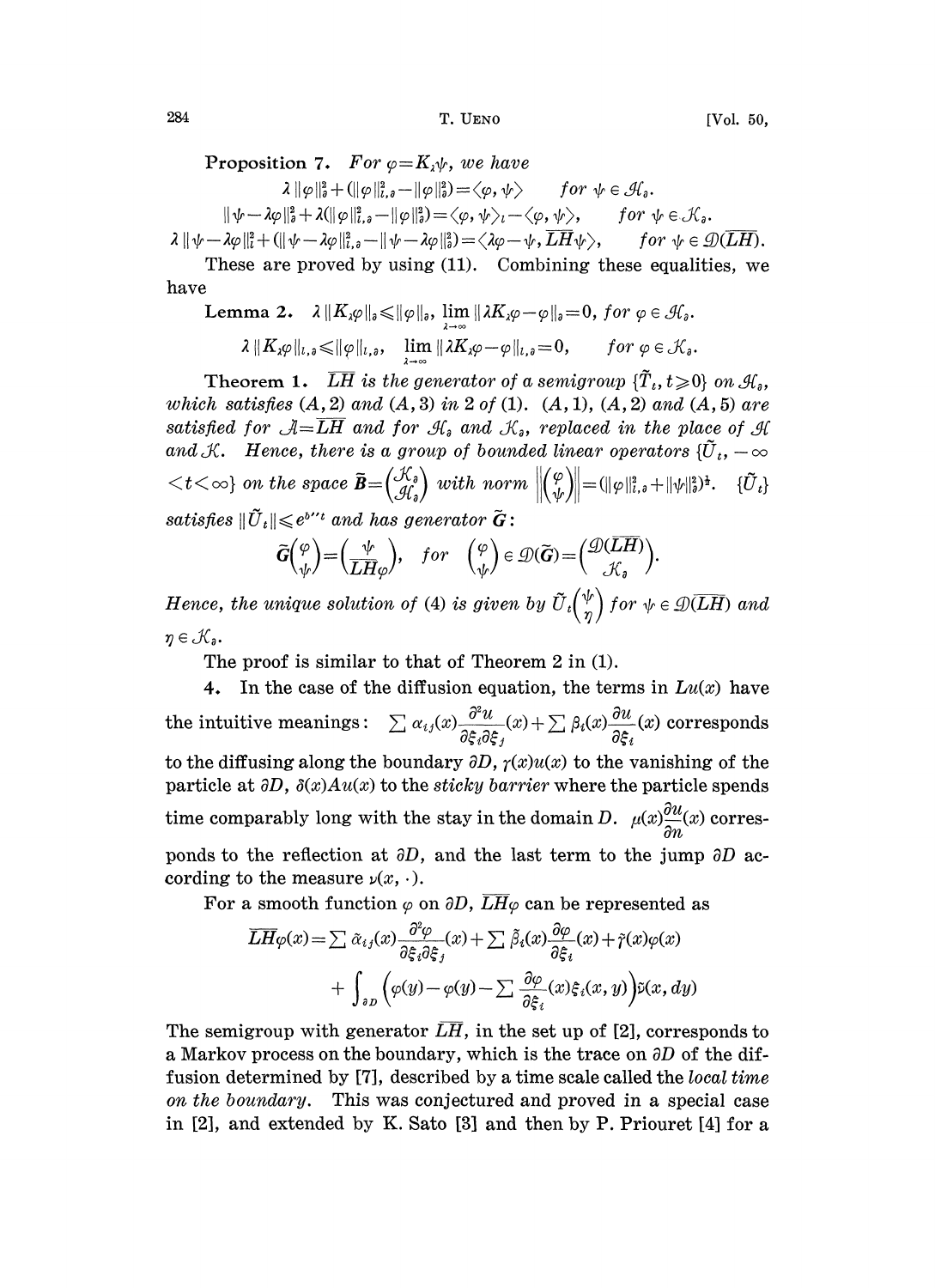## No. 4] Wave Equation with Wentzell's Boundary Condition. II 285

wide class of Wentzell's boundary conditions.<sup>3)</sup>

For the wave equation, a kind of *duality* in appearence between  $(2)$ and (5) seems to suggest, as in the case of diffusion, that the solution of (4), or the group of operators with generator  $\tilde{G}\binom{\varphi}{\psi} = \left(\frac{\psi}{LH\omega}\right)$ , describes the wave propagation restricted on the boundary, depending on a time scale for the boundary  $\partial D$ . Here, it is expected that the boundary has a mass distributed according to the measure  $\delta(x)dx,$ <sup>41</sup> and the wave propagates through  $\partial D$  partly by the vibration of the boundary itself determined by the term

$$
\sum \alpha_{ij}(x) \frac{\partial^2 u}{\partial \xi_i \partial \xi_j}(x) + \sum \beta_i(x) \frac{\partial u}{\partial \xi_i}(x),
$$

just as the wave propagation in  $D$  is determined by

$$
Au(x) = \sum a_{ij}(x) \frac{\partial^2 u}{\partial x_i \partial x_j}(x) + \sum b_i(x) \frac{\partial u}{\partial x_i}(x).
$$

The classical terms  $\gamma(x)u(x)$  and  $\mu(x)\frac{\partial u}{\partial x}(x)$  correspond to the energy

loss and the reflection at  $\partial D$ , respectively. By the last term of  $Lu(x)$ , a wave arrived at point  $x$  on  $\partial D$  instantly gives effect on the support of the measure  $\nu(x, \cdot)$ .

In the case of diffusion equation, the above explanations are justifled rigorously on the basis of path spaces and the related mathematical tools. On the other hand, it seems that a parallel justification for the wave equation is not possible at present. Some mathematical method for a more detailed description of the wave propagation is desired.

## References

- [1] T. Ueno: Wave equation with Wentzell's boundary condition and a related semigroup on the boundary. I. Proc. Japan Acad.,  $49.672-677$  (1973).
- $\lceil 2 \rceil$  The diffusion satisfying Wentzell's boundary condition and the Markov process on the boundary. I, II. Proc. Japan Acad., 36, 533-538, 625-629 (1960).
- [3] K. Sato: Time change and killing for multi-dimensional reflecting diffusion. Proc. Japan Acad., 39, 69-73 (1963).
- [4] P. Priouret: Processus de Markov sur une variété à bord compacte. Ann. l'Inst. H. Poincaré, 4, 193-253 (1968).
- [5] K. Sato: A decomposition of Markov processes. J. Math. Soc. Japan, 17, 219-243 (1965).

<sup>3)</sup> Markov process on the boundary can be obtained by a purely probabilistic approach as in K. Sato [5] and M. Motoo [6], by defining the local time on the. boundary first.

<sup>4)</sup> This interpretation of the term  $\delta(x)Au(x)$  was given by Feller [7] in one dimension. In view of the definition of  $\mathcal{H}$ , this naturally extends to the general case.